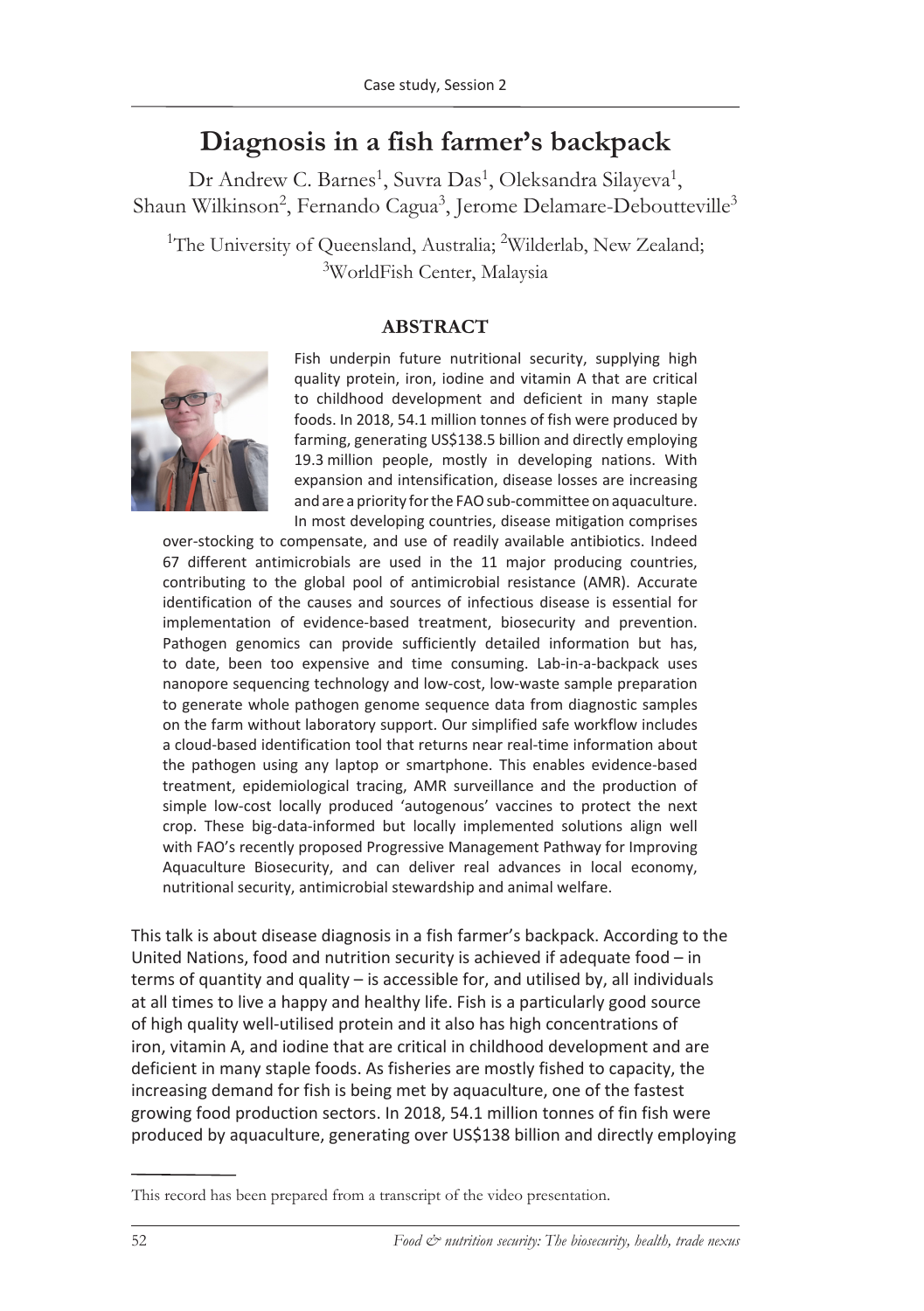19 million people in fin fish aquaculture production. The majority of these were in developing countries.

Disease is the major constraint to aquaculture growth and is a current focus of the FAO COFI Sub-Committee on Aquaculture. In most developing countries mitigation of disease includes stocking more fish to offset the losses, which makes the problem worse, and antibiotic treatments that lead to anti-microbial resistance. This underlines the importance of including aquaculture in a One Health approach to antibiotic stewardship.

Evidence-based disease control is central to reducing antibiotic use. We have all seen the power of genomic sequencing in outbreak management during the current COVID pandemic. Such high-resolution information identifies routes of transmission for biosecurity, informs appropriate treatment, and tells us which strains to include in vaccines. While genomic sequencing costs have fallen dramatically over the last decade, sample preparation is costly and involves toxic chemicals, and next generation sequencers are expensive and require large-scale infrastructure, and the masses of sequencing data need to be analysed to obtain actionable information. This puts the power of genomic sequencing beyond the reach of smallholder farmers in developing nations.

## **Lab-in-a-backpack**

'Lab-in-a-backpack' creates a low-cost workflow for sample processing and genomic sequencing. It can be conducted anywhere, and it does not require expensive equipment or reagents, nor generate any toxic waste.

Our first innovation is a low-cost DNA purification workflow based on a safe household detergent available anywhere in the world. The samples have DNA tags or barcodes added, are pooled with samples collected during the same trip, and then loaded onto a MinION nanopore sequencer. These pocket-size devices are cheap to buy, simple to operate, and do not require lab facilities. Even here at The University of Queensland we do our nanopore sequencing in the office, not the lab. However, the data they generate are fuzzy. It is not possible to get actionable information directly from raw instrument reads.

Our next innovation – from our partners Wilderlab – adds cloud-based machine learning, trained on a custom fish-pathogen database developed by The University of Queensland and WorldFish. The alpha version of the app runs on an Android smartphone. The first few readings from the nanopore instrument are uploaded and return a detailed accurate diagnosis in a few seconds. A simple user interface then provides accurate information in near real-time via any laptop or smartphone, enabling the local fisheries officers to advise the farmers, and for simple custom vaccines to be manufactured using local fermentation capability. They can be used to vaccinate new stock on the farms that have the same bacterial strain types, thereby securing the output of the next crop, preventing spread between farms, and removing the need for antibiotics.

These big data-driven and locally-implemented solutions align with the FAO's recently proposed Progressive Management Pathway for Improving Aquaculture Biosecurity.